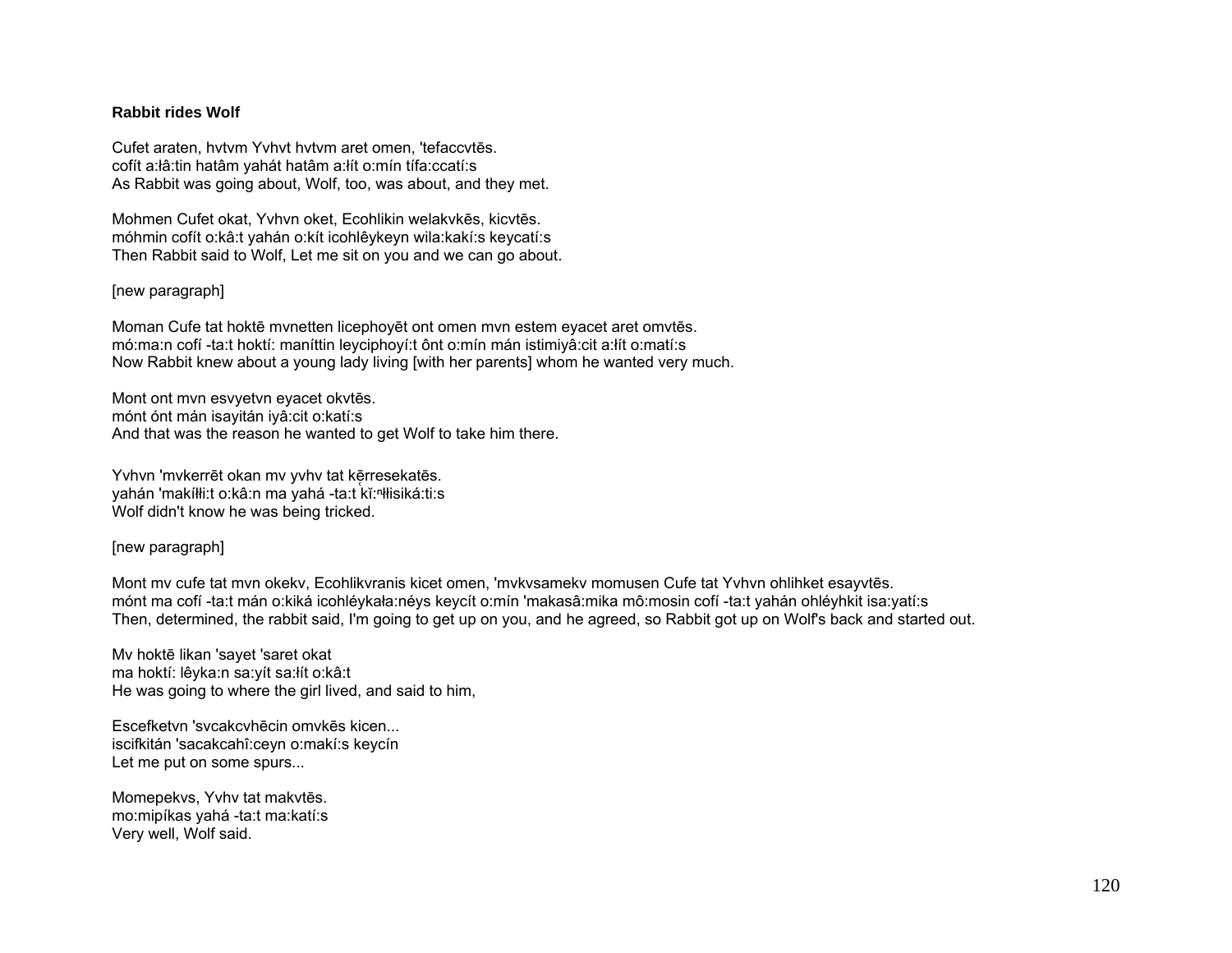Mon mvn okekv, Cufe tat ahvtvpiket oklvfonvn hopoyehpet, mvn ele-ceskvn vlumhicet ohmet, momusen, mó:n mán o:kiká cofí -ta:t a:hatapêykit oklafó:nan hopoyíhpit mán ili-cískan alomhêycit óhmit mô:mosin He was serious, so Rabbit got down and gathered cockleburrs, stuck them to his heels, and then said,

Tokvs! Vm etetakētt os kihcet ohlihken, hvtvm 'sayvtēs. tókas am- itita:kî:tt ó:s kéyhcit ohléykin hatâm sa:yatí:s There! I'm ready, and got back up on him and started out once more.

# [new paragraph]

Mont 'sayofvn Cufet oket, Vhoyvken, mv hoktē eyacē likan okvtēs, mónt sa:yô:fan cofít o:kít ahoyakín ma hoktí: iyá:ci: lêyka:n o:katí:s And as [Wolf] was taking him, Rabbit said, As we go, meaning where the girl he wanted lived,

mv cuko ervwolicēn omat, momusen 'co-rakko cvfeknē arvnto omēt, ma cokó iłáwoleycí:n o:mâ:t mô:mosin 'cołákko cafíkni: a:łánto: ó:mi:t when we get near that house, you must immediately act like a really lively horse,

vtakhataket lētkuset ontsken erorhoyvkvrēs, mv cukon, kicvtēs. atakhá:ta:kít li:tkosít ónckin iłołhoyákáłi:s ma cokón keycatí:s prancing sideways and galloping as we arrive at the house, he said.

#### [new paragraph]

Momen mvn okekv, momusen mv cuko vhēckan eresoren momusen Cufe tat escefketv mv yvhv tat momusen 'sem vcēfken, mo:mín mán o:kiká mô:mosin ma cokó ahî:cka:n iłíso:łín mô:mosin cofí -ta:t iscifkitá ma yahá -ta:t mô:mosin sím- aci:fkín Then just as he said, when they were within sight of the house, Rabbit immediately used the spurs on the wolf and poked him,

mvn momet omvranat mvhayēt omēpekv kerrētatēs, Yvhv tat. mán mo:mít omáła:nâ:t 'mahá:yi:t omî:pika kíłłi:tá:ti:s yahá -ta:t and as he had been instructed, Wolf knew what to do.

Monkv momusen Yvhv tat 'sem vcefhoken lētkuset, vtakhatakuset aren, mv cuko okat eresorvtēs. mônka mô:mosin yahá -ta:t 'sim- acífho:kín li:tkosít atakhá:ta:kosít a:łín ma cokó o:kâ:t iłíso:łatí:s So as the spurs were jabbing him, he began to trot, and sometimes prancing sideways, he brought [Rabbit] to the house he had told him about.

Mont roret omen, Likepvs cē! mv hoktē eyahocat ecket kicvtēs. mônt łô:łit o:mín leykipás cî: ma hoktí: iya:hô:ca:t íckit keycatí:s Arriving there, the mother of the girl he wanted said, Have a seat!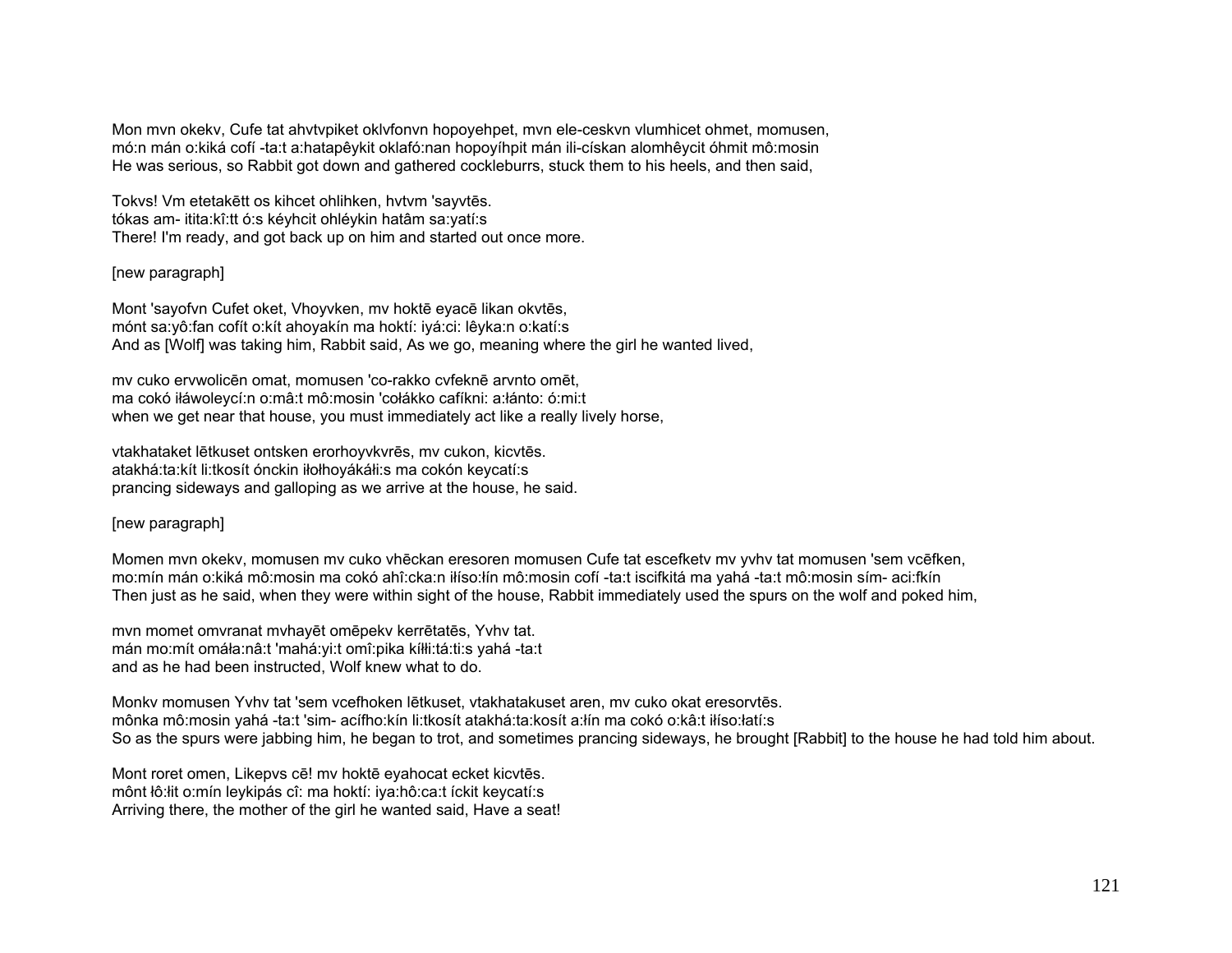Momen mvn komēpatet aret oman okhoyekv, mo:mín mán ko:mî:pa:tit a:łít o:mâ:n ókho:yiká And this was exactly what [Rabbit] wanted them to say, so

momusen ahvtvpiket likvtēs. mô:mosin a:hatapêykit leykatí:s he immediately climbed off and sat down.

[new paragraph]

Mont mv yvhv tat fettvtēken etot takcakhēt ont omen mónt ma yahá -ta:t fittatí:kin itót takcákhi:t ônt o:mín There was a tree on the edge of the yard, and

mvn ervwvnayet takhuericvtēs. mán iławanâ:yit takhóyłeycatí:s there the wolf stood where [Rabbit] had tied him.

Mon Cufe tat est etem punayat cuko ofv min rataklikvtēs. mó:n cofí -ta:t ist- itím- pona:yâ:t cokó -ó:fa mêyn ła:taklêykati:s Now Rabbit sat in the house talking to the people.

Momen mv yvhv tat takhuervtēs, vwvnvkēt. mo:mín ma yahá -ta:t takhŏyⁿłati:s awanakí:t And the wolf was standing outside tied up.

Moman efvn ohocēt omvtēs. mo:mâ:n ifán o:hocí:t ô:mati:s Now these people had dogs.

Moman Cufe tat este 'tem punvyēpat taklikēpen... mo:mâ:n cofí -ta:t ísti timponáyi:pâ:t takleykĭ:<sup>ⁿ</sup>pin And Rabbit continued to sit [in the house] and talk...

Vyēpen hofonē haken hvtvm hompetvn enkvlephoyen hompēpet ayĭ:<sup>n</sup>pin hofóni: hâ:kin hatâm hompitán inkalípho:yín hómpi:pít Time passed and after a long time, they shared a meal with him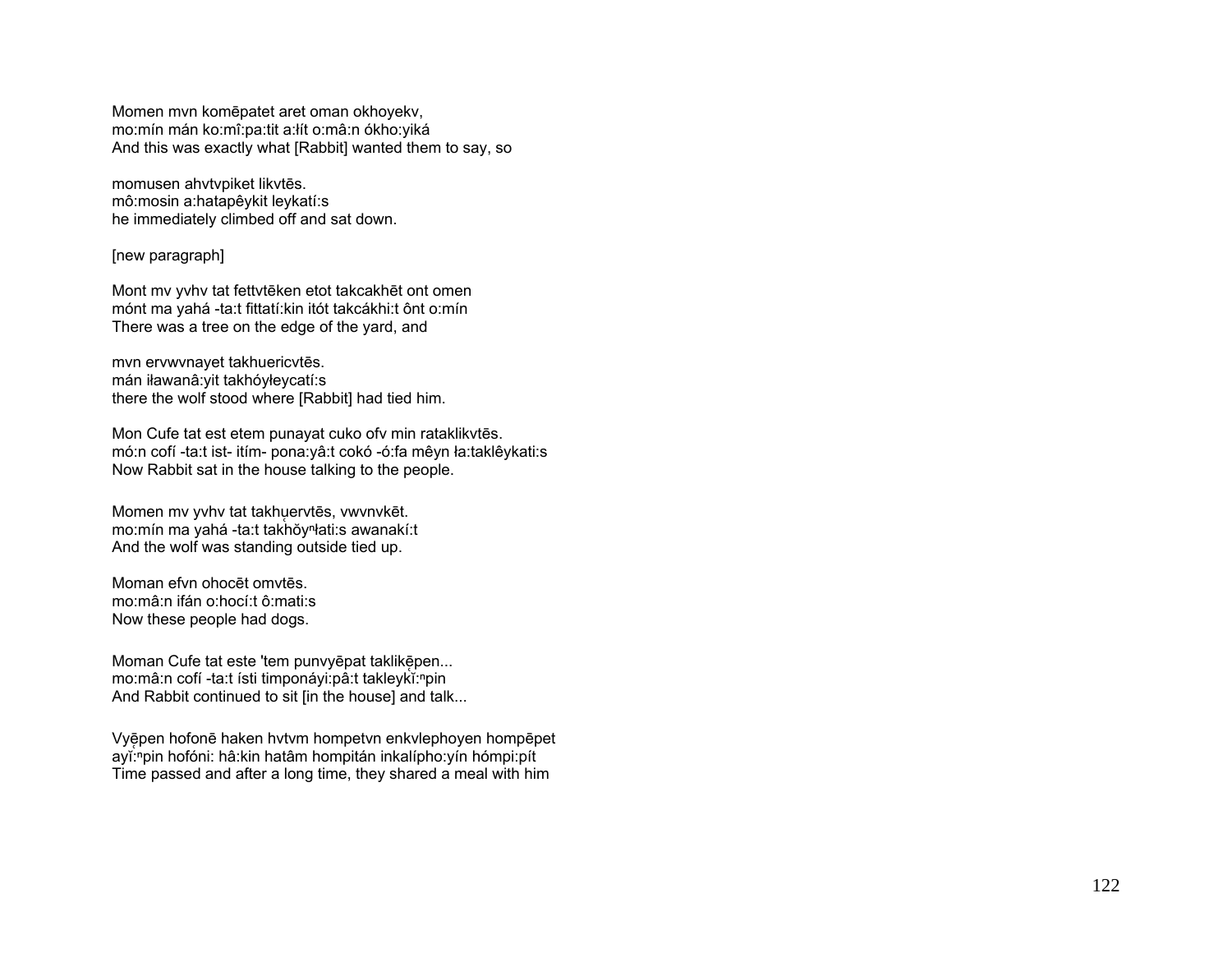Cufe tat cuko ofvn likēpvcoken, Yvhv tat takhu̯ervtēs. cofí -ta:t cokó ó:fan leykĭ:<sup>n</sup>pacókin yahá -ta:t takhŏy<sup>n</sup>łati:s and Rabbit stayed in the house while Wolf stood outside.

### [new paragraph]

Momen hompvtē wihohkvcoken pvlaknv tat momusen okkoset omatet mo:mín hompatí:[?] weyhóhkacókin palákna -ta:t mô:mosin ókko:sít o:mâ:tit - Then the meal was over and the dishes were being washed,

pvlaknv okkoskvn efvn em vcanet omat, mv yvhv takhuerat tempen erem vcvnhoyet omen... palákna okkó:skan ifán im- áca:nít o:mâ:t ma yahá takhôyła:t tímpin iłimacánho:yít o:mín and the dishwater was poured for the dogs, close to where the wolf stood...

Mv efvt pvlaknv-okkoskvn ēskatet 'setepoyat, mv yvhv min vcvpokset esaken... ma ifát palakna-okkó:skan i:skâ:tit sítipo:yâ:t ma yahá mêyn acápo:ksít isa:kín The dogs were drinking the dishwater and started fighting over it, and then they surrounded the wolf and attacked him...

Momusen Cufe tat lētket yosset omis, mv yvhv tat es wvnakvn tahcet letkēpvtēs. mô:mosin cofí -ta:t li:tkít yo:ssít o:mêys ma yahá -ta:t is- waná:kan táhcit lítki:patí:s Immediately Rabbit came out running, but the wolf had broken the rope and run away.

Mohmen Yvhv tat vyepemahvtēs. móhmin yahá -ta:t ayípima:hatí:s So Wolf got away.

Momen Cufe tat yopvn ayvtēs. mo:mín cofí -ta:t yópan a:yatí:s And Rabbit left later.

[new paragraph]

Mont omis Cufe mont Yvhv etehecekon hofonēn welakvtēs. mónt o:mêys cofí mónt yahá itihícíkon hofóni:n wila:katí:s So it was that Rabbit and Wolf didn't see each other for a long time.

Mont omvtētan vyēpen hofonē haken Yvhv tat arvtēs. mônt o:matí:ta:n ayi:pín hofóni: hâ:kin yahá -ta:t a:łatí:s After this, a long time passed and Wolf was going about.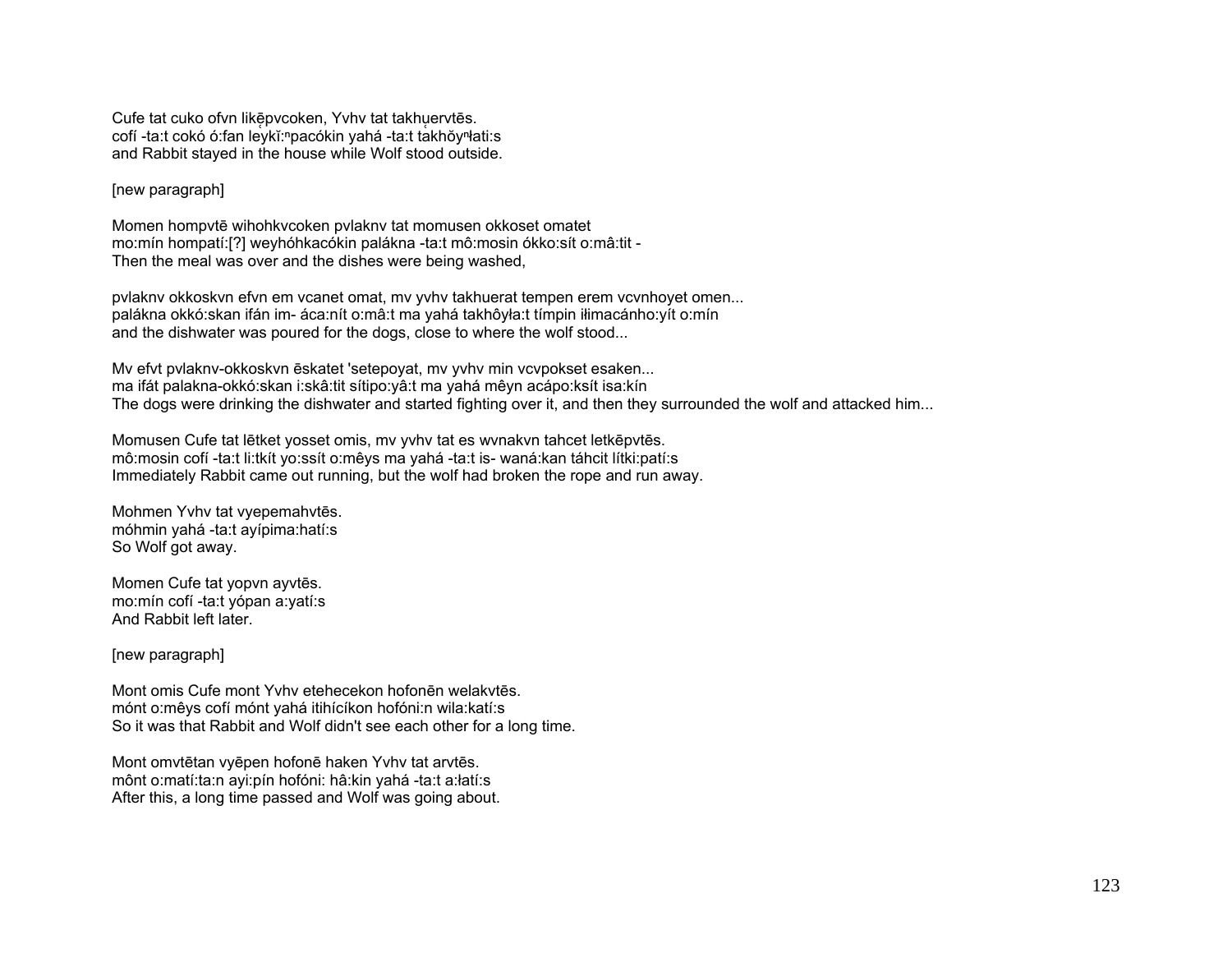Mont aret omaten, Cufe tat toskonkot liken eshēcvtēs. mónt a:łít o:mâ:tin cofí -ta:t tô:skŏ:<sup>n</sup>nkot lêykin íshi:catí:s While he was going about, he found Rabbit sitting around inattentively.

# [new paragraph]

Mont omet okat, Vnhessē! Naket estoman momvtēken vm vkērret ometskvt ton omat kerretv kont arvyēt ont os. mónt o:mít o:kâ:t anhissî: nâ:kit ísto:mâ:n mŏ:ʰmatî:kin am- áki:łłít o:míckát tó:n o:mâ:t kiłłitá kônt a:łayí:t ônt ó:s So [Wolf] said, My Friend! I've been wanting to know why you played such a big trick on me.

Hiyomat on omat cesvlafket os, kicvtēs. heyyô:ma:tt ó:n o:mâ:t cisála:fkít ó:s keycatí:s As of now you're a prisoner, he said.

[new paragraph]

Mon Cufe tat likvtēs. mó:n cofí -ta:t lêykati:s Rabbit just sat there.

Naken maketv kerreko ont omis mv tempe hakvranan cerakkot nocēt wakken hēcet omvtēs. nâ:kin ma:kitá kíłłíko: ônt o:mêys ma tímpi ha:kałâ:na:n 'ciłákkot nocí:t wâ:kkin hi:cít o:matí:s He didn't know what to say, but close by he'd seen a horse sleeping.

Mon mvn oket, Vsin corakkot elepvtēt wakkēt omis. mó:n mán o:kít asêyn 'cołákkot ilípati:t wâ:kki:t ô:meys And he said, Over there lies a dead horse.

Monkv mvn ercem onahyin mvn vc vyopuskēn hompetskēs, kicvtēs. mónka mán iłcimonáhyeyn mán ac- ayoposkí:n hompícki:s keycatí:s So I'll go and show you, and you can eat it instead of me, he said.

Mon omat, mvo momēs kihcet mv cufe nake ēlv wakkat 'svyvranat 'mvkvsamvtēs. mó:n o:mâ:t maó mo:mí:s kéyhcit ma cofí nâ:ki í:la wâ:kka:t sáyała:nâ:t mákasa:matí:s Well, then, let it be so, [Wolf] said, and the rabbit agreed to take him to the carcass.

# [new paragraph]

Mohmen mv hvte Yvhv Cufe eshēcē svlvfkuecof, móhmin ma hatí yahá cofí íshi:cí: saláfkoycô:f At the time that Wolf found Rabbit and took him prisoner,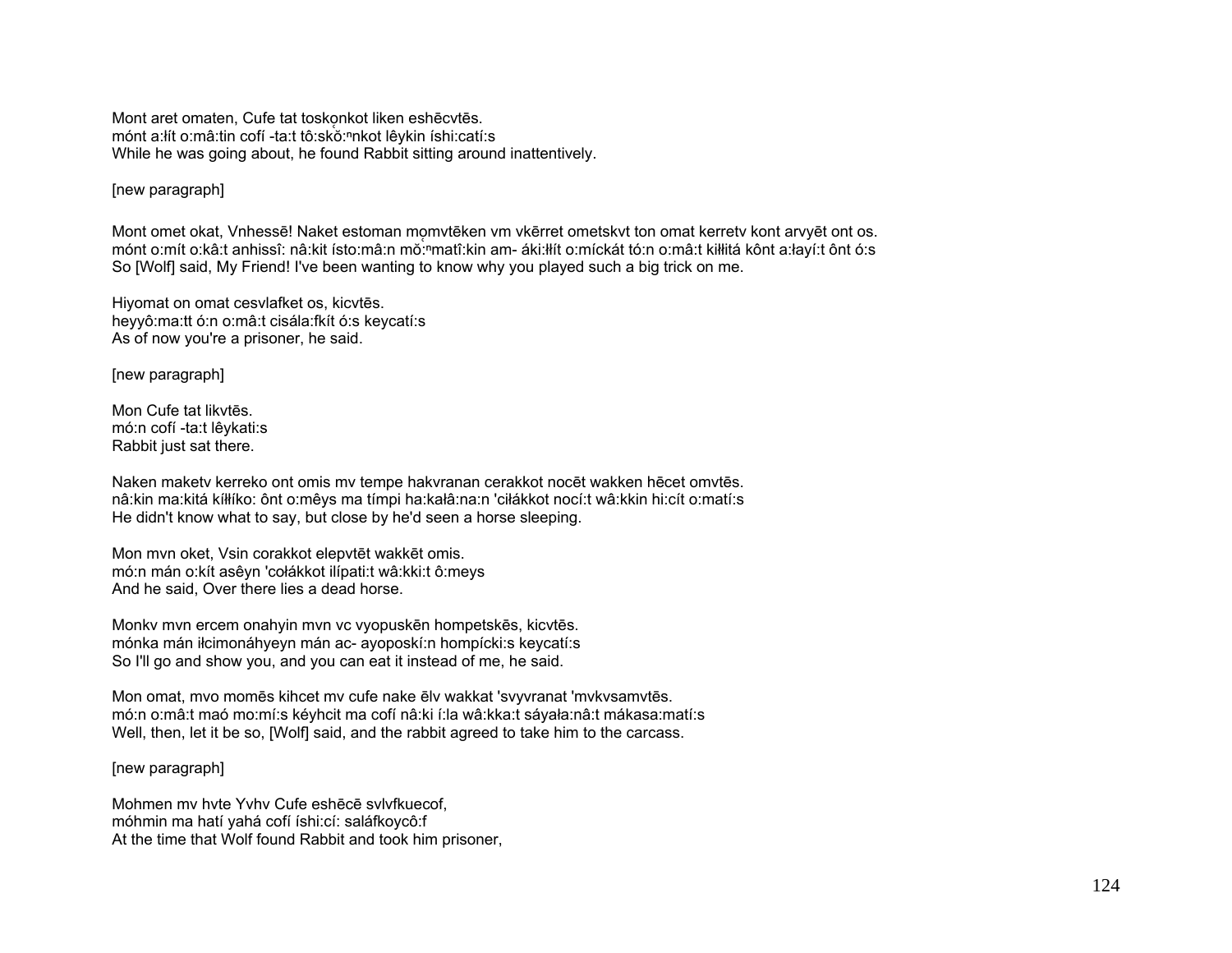my cufe elehcet lokyranat tylket oken myn Cufe tat kerret ont. ma cofí ilíhcit lokáła:nâ:t tălnkit o:kín mán cofí -ta:t kî:łłit ónt Rabbit had known that [Wolf] was going to kill him and eat him,

myn cerakko nocē wakkan hēcet liket omof ohmen myn iem onahyet efekhayytēs.[5] mán 'ciłákko nocí: wâ:kka:n hi:cít lêykit o:mô:f óhmin mán a:imonáhyit ifí:k ha:yatí:s and having just seen the sleeping horse lying there, he told him about it.

Momusen mvn okeky ēyvpahyet 'sayytēs. mô:mosin mán o:kiká i:yapáhyit sa:yatí:s Then as he had said, he took him.

Mont my corakko wakkat res orytes. mónt ma 'cołákko wâ:kka:t łís- o:łatí:s And they arrived where the horse lay.

Mont okat, Ehvcen hēren cenokwvn cem vcokcohrin, mónt o: kâ: t ihácin hǐ: hin cinókwan cim- acokcóhłeyn And he said, Let me wrap its tail securely around your neck, and

Tokvs! makvyof, momusen pvpetskvrēs kicen mvo em vkvsamvtēs. tókas ma: kayô: f mô: mosin papíckáli: s keycín maó imákasa: matí: s when I say Now! you start eating it, he said, and [Wolf] agreed.

[new paragraph]

Momen momusen mvn okeky ehvce-essen mv yvhv nokwyn 'sem vwynayet mo:mín mô:mosin mán o:kiká ihaci-íssin ma yahá nókwan 'sim- áwana:yít So then as he said, he took the hair of the tail and wrapped it around the wolf's neck tightly.

yekcēn estohmet recvpeko tayēn 'sem vwynahyet, yíkci:n istóhmit łicápiko: tâ:yi:n 'sim- awanáhyit and he tied it so that there was no way he could get it loose, and

momusen Tokvs! makin omat, momusen pvpepetskvrēs. mô:mosin tókas ma:kéyn o:mâ:t mô:mosin papipíckáłi:s then he said, When I say Now! you'll eat.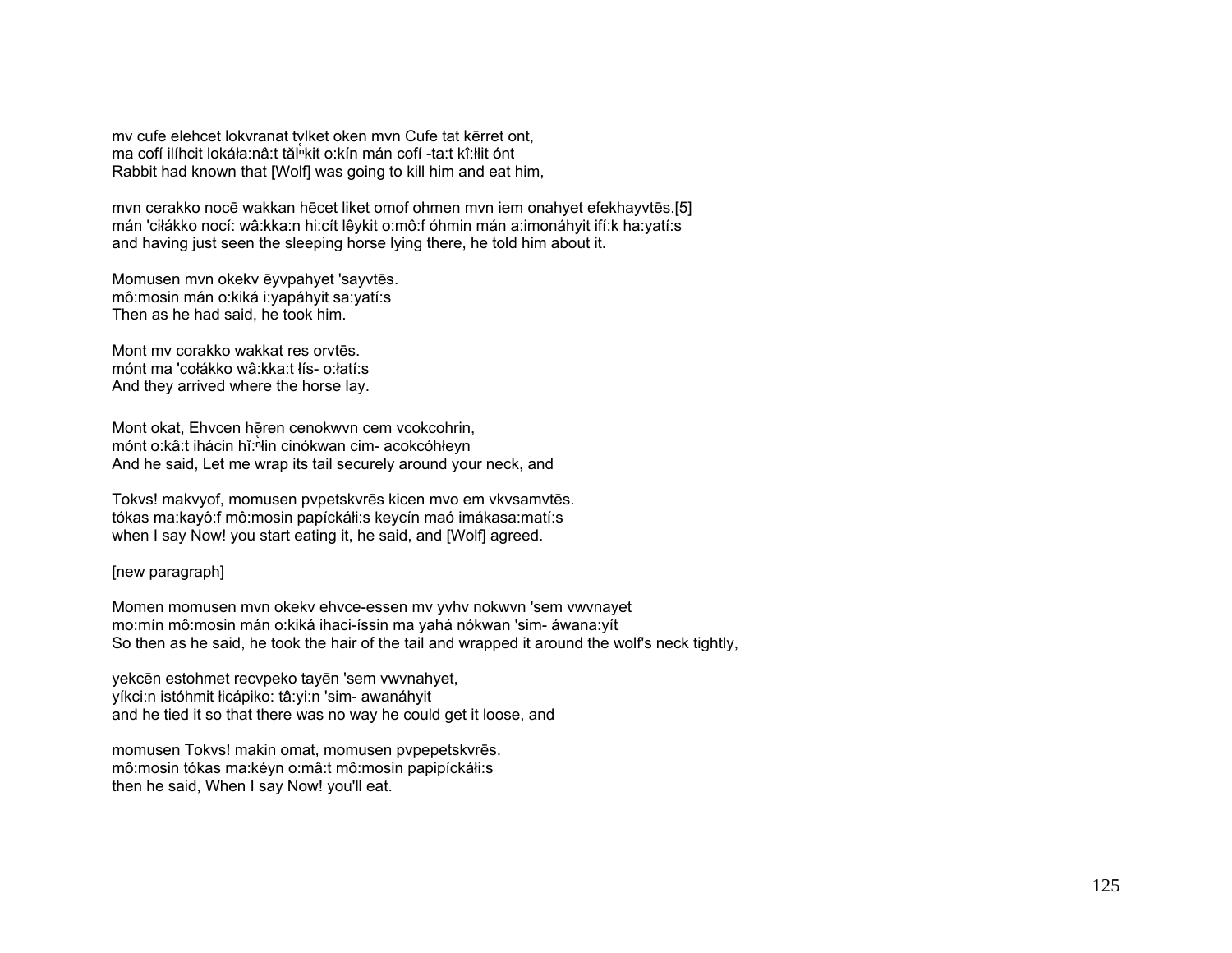Orēn nake herēn cem etetakuecit omis. ołí:n nâ:ki hiłí:n cim- itita:kô:yceyt o:méys I've prepared something very good for you.

Monkv ētusēn vyehpit mônka í:tosi:n avíhpeyt So I'll go a little distance,

Hokys! makarēs kihcet. hókas má:ká:łi:s kéyhcit and say Now, he said,

momusen ētusēn vkuekehpet, mô:mosin í:tosi:n akoykíhpit and then he moved a short distance.

Hokvs! kihcen momusen em ak-vkiken nocepēt wakket oman okehpvten... hókas kéyhcin mô:mosin im- akkakêykin nocípi:t wâ:kkit o:mâ:n okíhpatin and as soon as he said Now! Wolf bit into [the horse's] rear end, though he was only sleeping...

Akkan, momusen my corakko tat feksumecihcen astasiket es lētken... a:kkâ:n mô:mosin ma 'cołákko -ta:t fiksomicéyhcin a:sta:sêykit ís- li:tkín As soon as he bit him, he startled the horse, and he jumped up and started running [off with him]...

Cufet okat. cofít o:kâ:t Rabbit yelled,

Vnhessē! Ceyvllvs! kicen... anhissî: civállas keycín My Friend! Pull hard!

Yvhyt okat. vahát o:kâ:t And Wolf said.

Kot estohmit ceyvllvyē tayen kērret momēn cykicet oketskehaks? maket, kót istóhmeyt ciyállayi: tâ:yin kî:łłit mó:mi:n cakeycít o:kíckiha:ks ma:kít Are you telling me you know a way I can pull hard enough?